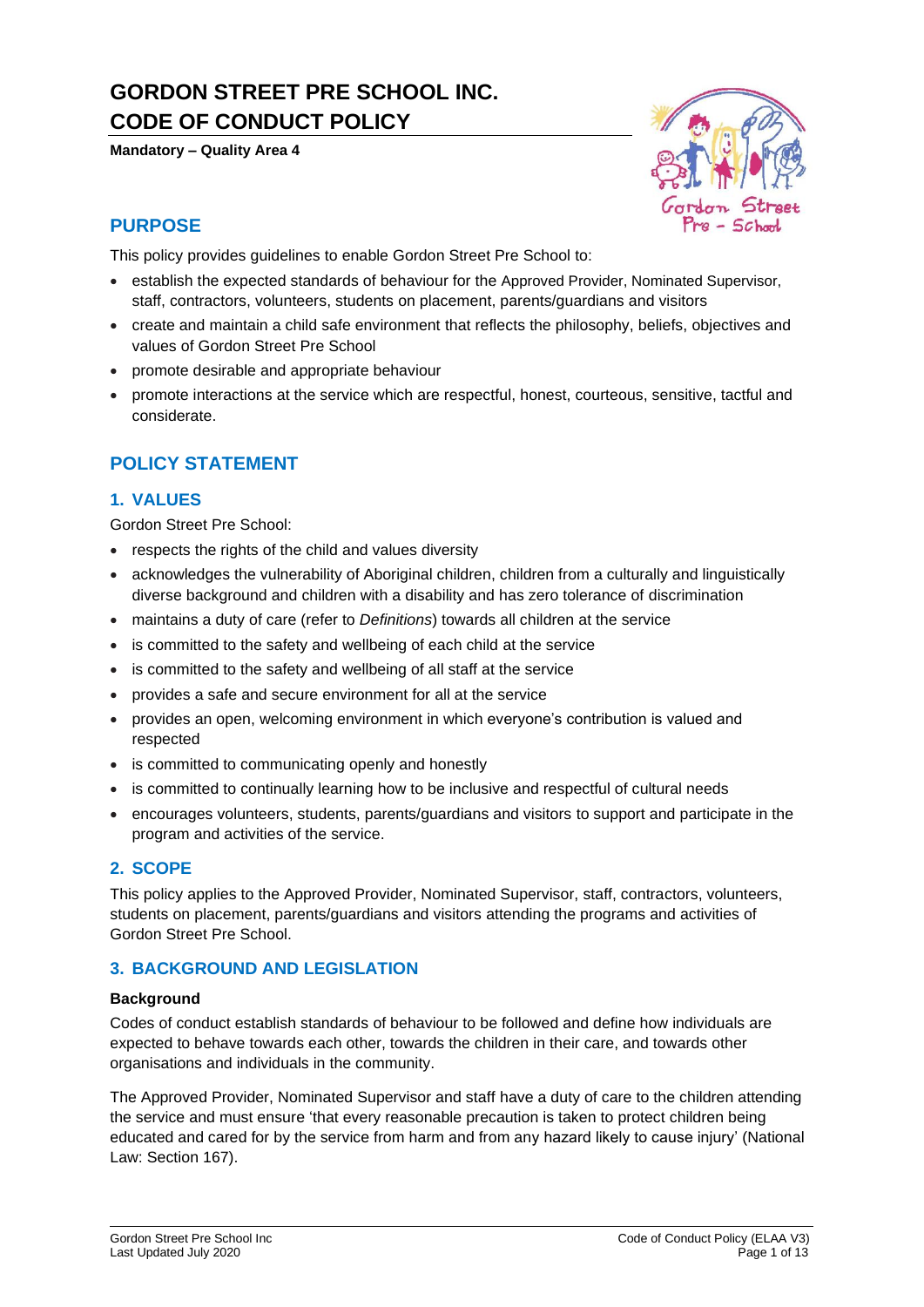The *National Quality Standard* requires that staff are respectful and ethical and that 'professional standards guide practice, interactions and relationships' (*National Quality Standard*: 4.2 (4.2.1 and 4.2.2).

Employers also have a legal responsibility to provide, as far as is practicable, a safe workplace that is free from discrimination, bullying and harassment.

Child Safe Standard 3 requires services to develop and review codes of conduct that establish clear expectations for appropriate behaviour with children including:

- how to respond to risks adults may pose to children or that children may pose to each other
- how to ensure the cultural safety of Aboriginal children and culturally and linguistically diverse children
- how to be inclusive of all children, including children with a disability.

A Code of Conduct should be informed by the service's philosophy, beliefs and values, and based on ethical principles of mutual respect, equity and fairness. Consideration should be given to the Victorian Teaching Profession *Code of Conduct and the Code of Ethics* and to the Early Childhood Australia's *Code of Ethics* in developing the code of conduct.

The Approved Provider must ensure that the Nominated Supervisor, staff, contractors, volunteers, students on placement, parents/guardians, children and others attending the programs and activities of Gordon Street Pre School adhere to the expectations outlined in the Code of Conduct when communicating to and interacting with:

- children at the service and their parents and family members
- each other
- others in the community.

#### **Legislation and standards**

Relevant legislation and standards include but are not limited to:

- *[Charter of Human Rights and Responsibilities Act 2006](http://www.legislation.vic.gov.au/Domino/Web_Notes/LDMS/PubStatbook.nsf/f932b66241ecf1b7ca256e92000e23be/54d73763ef9dca36ca2571b6002428b0!OpenDocument)* (Vic)
- Child Safe Standards (Vic)
- *Children, Youth and Families Act 2005* (Vic)
- *Child Wellbeing and Safety Act 2005* (Vic)
- *Disability Discrimination Act 1992* (Cth)
- *Education and Care Services National Law Act 2010*: Sections 166, 167, 174
- *Education and Care Services National Regulations 2011*: Regulations 155, 156, 157, 175
- *Equal Opportunity Act 2010* (Vic)
- *Fair Work Act 2009* (Cth)
- Fair Work Regulations 2009 (Cth)
- National Quality Standard, Quality Area 4: Staffing Arrangements
- *Occupational Health and Safety Act 2004*
- *Occupational Health and Safety Regulations 2007*
- *Racial Discrimination Act 1975*
- *[Racial and Religious Tolerance Act 2001](http://www.legislation.vic.gov.au/Domino/Web_Notes/LDMS/PubLawToday.nsf/a12f6f60fbd56800ca256de500201e54/ab66aeef028f70e7ca2576400082797c%21OpenDocument)* (Vic)
- *Sex Discrimination Act 1984* (Cth)
- Victorian Institute of Teaching *The Victorian Teaching Profession Code of Conduct*
- Victorian Institute of Teaching *The Victorian Teaching Profession Code of Ethics*

The most current amendments to listed legislation can be found at:

- Victorian Legislation Victorian Law Today: [http://www.legislation.vic.gov.au](http://www.legislation.vic.gov.au/)
- Commonwealth Legislation Federal Register of Legislation[: https://www.legislation.gov.au/](https://www.legislation.gov.au/)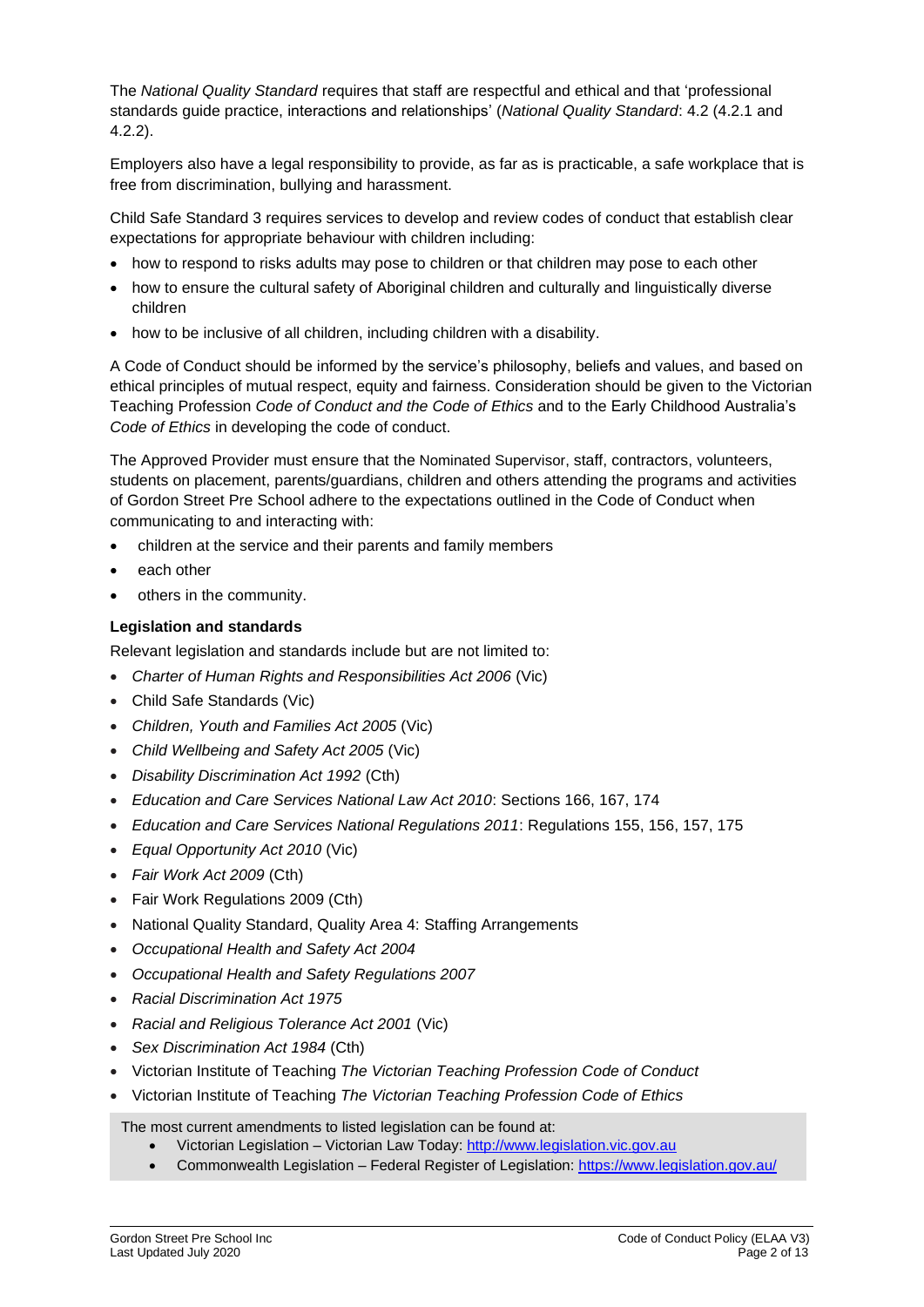### **4. DEFINITIONS**

The terms defined in this section relate specifically to this policy. For commonly used terms e.g. Approved Provider, Nominated Supervisor, Regulatory Authority etc. refer to the *General Definitions* section of this manual.

**Bullying:** Repeated verbal, physical, social or psychological behaviour that is harmful and involves the misuse of power by an individual or group towards one or more persons. Bullying occurs when one or more people deliberately and repeatedly upset or hurt another person, damage their property, reputation or social acceptance.

**Duty of care:** A common law concept that refers to the responsibilities of organisations to provide people with an adequate level of protection against harm and all reasonable foreseeable risk of injury.

**Ethical conduct:** Behaviour which reflects values or a code of conduct.

**Harassment:** When someone is demeaning, derogatory or intimidating towards another person. Harassment includes:

- racial taunts
- taunts about sexual orientation or gender identity
- sexual harassment: unwelcome physical, verbal or written behaviour of a sexual nature
- repeated insulting remarks.

**Investigator:** A person/staff member assigned or organisation engaged with the responsibility of investigating suspected breaches of the Code of Conduct by the Approved Provider.

**Notifiable complaint:** A complaint that alleges a breach of the Education and Care Services National Act or Regulation, or alleges that the health, safety or wellbeing of a child at the service may have been compromised. Any complaint of this nature must be reported by the Approved Provider to the secretary of DET within 24 hours of the complaint being made (Section 174(2)(b), Regulation 176(2)(b)). Written reports to DET must include:

- details of the event or incident
- the name of the person who initially made the complaint
- if appropriate, the name of the child concerned and the condition of the child, including a medical or incident report (where relevant)
- contact details of a nominated member of the Grievances Subcommittee/investigator
- any other relevant information.

Written notification of complaints must be submitted via the National Quality Agenda IT system (NQAITS): [http://www.acecqa.gov.au/national-quality-agenda-it-system.](http://www.acecqa.gov.au/national-quality-agenda-it-system) If the Approved Provider is unsure whether the matter is a notifiable complaint, it is good practice to contact DET for confirmation.

**Respect:** Demonstrating regard for the rights of individuals, for different values and points of views.

**Serious incident:** A serious incident is defined as (regulation 12):

- the death of a child
	- while being cared for by an education and care service; or
	- following an incident while being educated and cared for by an education and care service
- any incident involving serious injury or trauma to, or illness of, a child while being educated and cared for by an education and care service -
	- which a reasonable person would consider required urgent medical attention from a registered medical practitioner (examples include broken limbs or anaphylaxis reaction) attention of a registered medical practitioner; or
	- for which the child attended, or ought reasonably to have attended a hospital.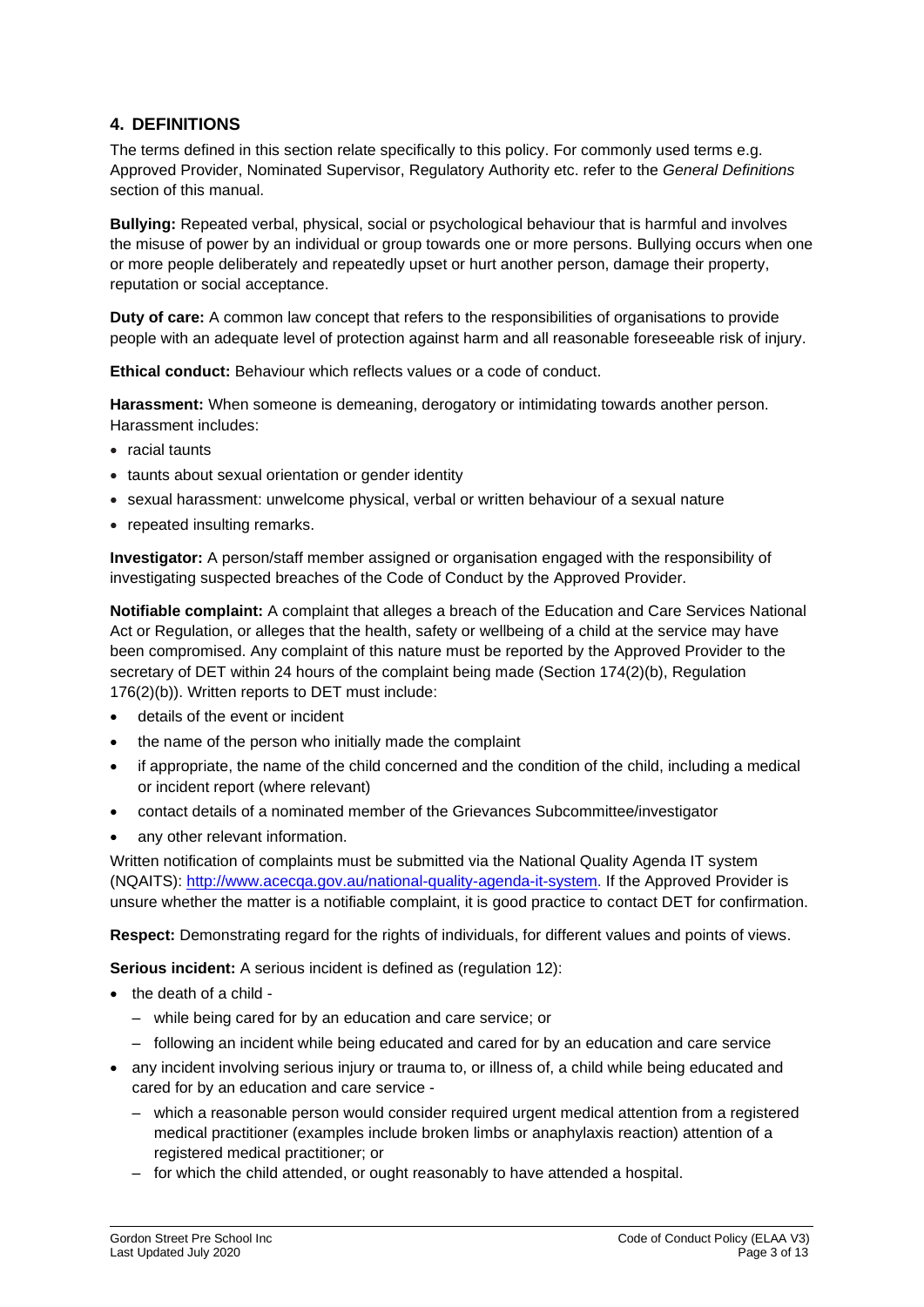- any incident where the attendance by emergency services at the education and care service premises was sought, or ought reasonably to have been sought
- any circumstances where a child being educated and cared for by an education and care service appears to be missing or cannot be accounted for;
	- appears to have been taken or removed from the education and care services premises in a manner that contravenes National Regulations;
	- is mistakenly locked in or locked out of the education and care service premises or any part of the premises.

The Regulatory Authority must be notified of a serious incident (section 174(2)(a)) **in writing in the case of:**

- the death of a child, as soon as practicable but within 24 hours of the death, or the time that the person becomes aware of the death
- any other serious incident, within 24 hours of the incident or the time that the person becomes aware of the incident

Written notification of serious incidents must be submitted via the ACECQA portal using the appropriate forms at <https://www.acecqa.gov.au/resources/applications>.

**Support:** Work in a co-operative and positive manner.

### **5. SOURCES AND RELATED POLICIES**

#### **Sources**

- Early Childhood Australia, *Code of Ethics*: [http://www.earlychildhoodaustralia.org.au/our](http://www.earlychildhoodaustralia.org.au/our-publications/eca-code-ethics/)[publications/eca-code-ethics/](http://www.earlychildhoodaustralia.org.au/our-publications/eca-code-ethics/)
- United Nations, *The Universal Declaration of Human Rights*: [http://www.un.org/en/universal](http://www.un.org/en/universal-declaration-human-rights/)[declaration-human-rights/](http://www.un.org/en/universal-declaration-human-rights/)
- United Nations, *Convention on The Rights of the Child*:<http://www.unicef.org/crc/>
- Victoria Legal Aid: [www.legalaid.vic.gov.au](http://www.legalaid.vic.gov.au/)
- Victorian Institute of Teaching The Victorian Teaching Profession Code of Conduct and Code of Ethics: [http://www.vit.vic.edu.au](http://www.vit.vic.edu.au/)

#### **Related policies**

- *Child Safe (formerly Child Protection) Policy*
- *Complaints and Grievances Policy*
- *Delivery and Collection of Children Policy*
- *Interactions with Children Policy*
- *Occupational Health and Safety Policy*
- *Privacy and Confidentiality Policy*
- *Relaxation and Sleep Policy*
- *Staffing Policy*

### **RESPONSIBILITIES**

#### **The Approved Provider is responsible for:**

- providing a safe environment for staff, contractors, volunteers, students on placement, parents/guardians, children and others attending the programs and activities of Gordon Street Pre School.
- providing guidance through leadership and by being a positive role model
- developing and updating/ reviewing codes of conduct for Gordon Street Pre School in collaboration with the Nominated Supervisor, staff, parents/guardians, children and others involved with the service (refer to Attachments 1 and 3)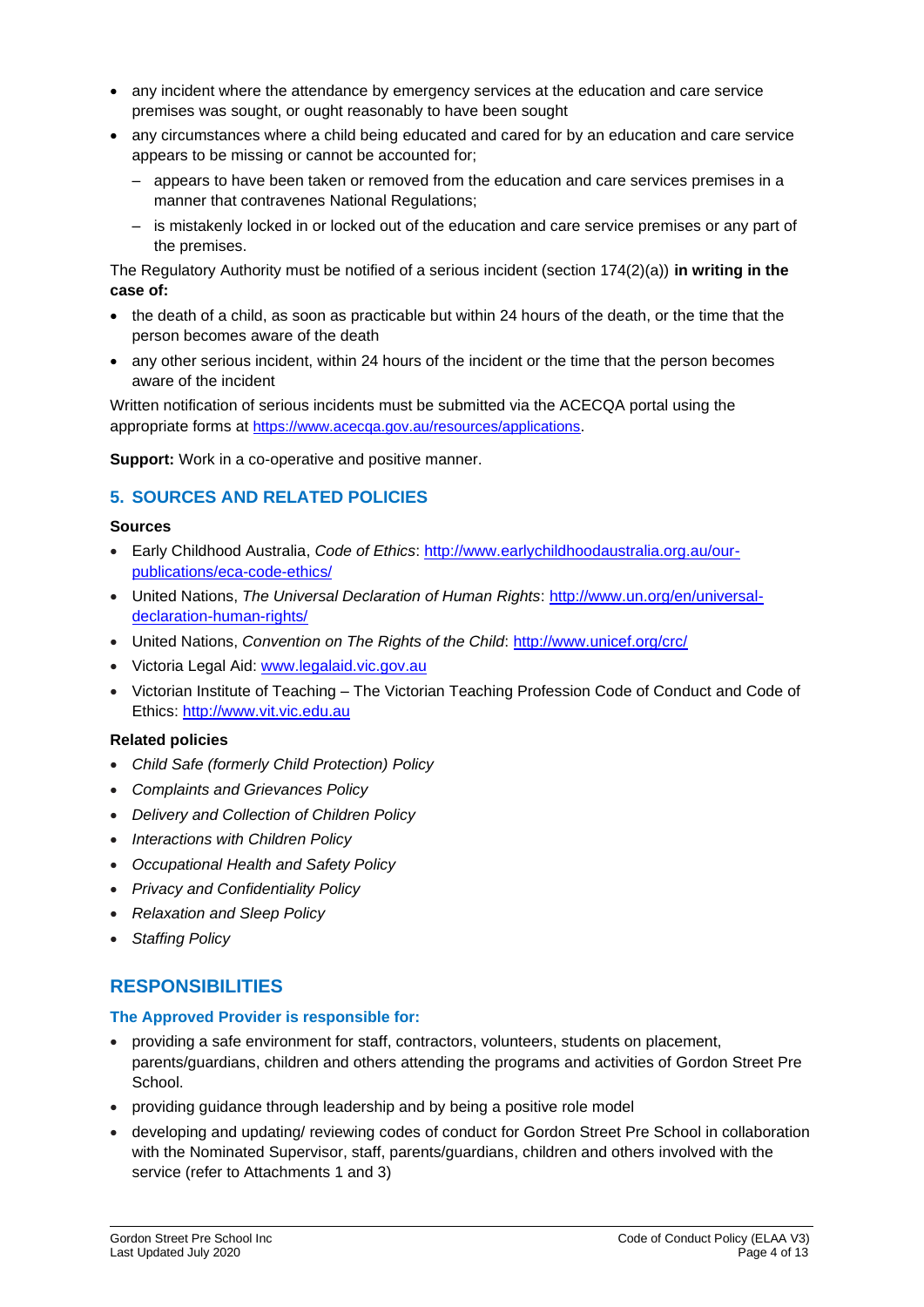- ensuring that staff, volunteers, students and parents/guardians are provided with a copy of this policy on employment, engagement or enrolment at the service and that the current codes of conduct are publicly displayed and promoted to everyone including contractors and visitors
- ensuring that staff complete and sign the *Code of Conduct Acknowledgement* (refer to Attachment 2) and that these are filed with individual staff records upon engagement in the service
- reporting any breach of the code of conduct by educators, staff, parents or quardians to any member of the Executive Committee as soon as possible
- ensuring that the codes of conduct are regularly discussed at staff meetings to reinforce expectations
- developing a culture of accountability within the service for complying with the code(s) of conduct and being prepared to respond when behavioural expectations are not adhered to
- ensuring that all children being educated and cared for at Gordon Street Pre School are protected from harm and any hazard likely to cause injury (National Law: Section 167) and that the children know who to speak to about any concerns and that their concerns are followed-up
- working with the Nominated Supervisor, staff, students, volunteers, parents/guardians and others at the service to provide an environment that encourages positive interactions, supports constructive feedback and holds one another to the codes of conduct
- ensuring that parents/guardians of a child attending the service can enter the service premises at any time that the child is being educated and cared for, except where this may pose a risk to the safety of children or staff, or conflict with any duty of care of the Approved Provider, Nominated Supervisor or educators under the Law (Regulation 157)
- ensuring that contractors, volunteers, parent/guardians, students or visitors at the service are not placed in a situation where they are left alone with a child
- respecting individual abilities, needs, cultural practices and beliefs in all interactions, both verbal and non-verbal
- notifying DET in writing within 24 hours of a serious incident (refer to *Definitions*) or of a notifiable complaint (refer to *Definitions*) at the service (National Law: Sections 174(2)(b) and 174(4), National Regulations: Regulations 175(2)(c) and 176(2)(b)) via the NQAITS
- referring notifiable complaints (refer to *Definitions*), grievances or complaints that are unable to be resolved appropriately and in a timely manner to the Grievances Subcommittee/investigator (refer to *Complaints and Grievances Policy*)
- activating the *Complaints and Grievances Policy* on notification of a breach of the *Code of Conduct Policy*
- taking appropriate disciplinary or legal action, or reviewing the terms of employment in the event of misconduct or a serious breach of the *Code of Conduct Policy*
- contacting Police in an emergency situation where it is believed that there is an immediate risk, such as when violence has been threatened or perpetrated or where sexual abuse or grooming is suspected as outlined in the *Child Safe (formerly Child Protection) Policy*.

#### **The Nominated Supervisor and Persons in Day to Day Charge are responsible for:**

- ensuring that the children educated and cared for at Gordon Street Pre School are protected from harm and from any hazard likely to cause injury (National Law: Section 167)
- providing guidance through their leadership and by being a positive role model
- assisting the Approved Provider to develop codes of conduct for staff and parents/guardians, students, contractors, volunteers and visitors (refer to Attachments 1 and 3 for samples)
- completing and signing the *Code of Conduct Acknowledgement* for staff (refer to Attachment 2)
- adhering to the Code of Conduct for staff at all times
- informing the Approved Provider in the event of a serious incident (refer to *Definitions*), of a notifiable complaint (refer to *Definitions*) or of a breach of the *Code of Conduct Policy*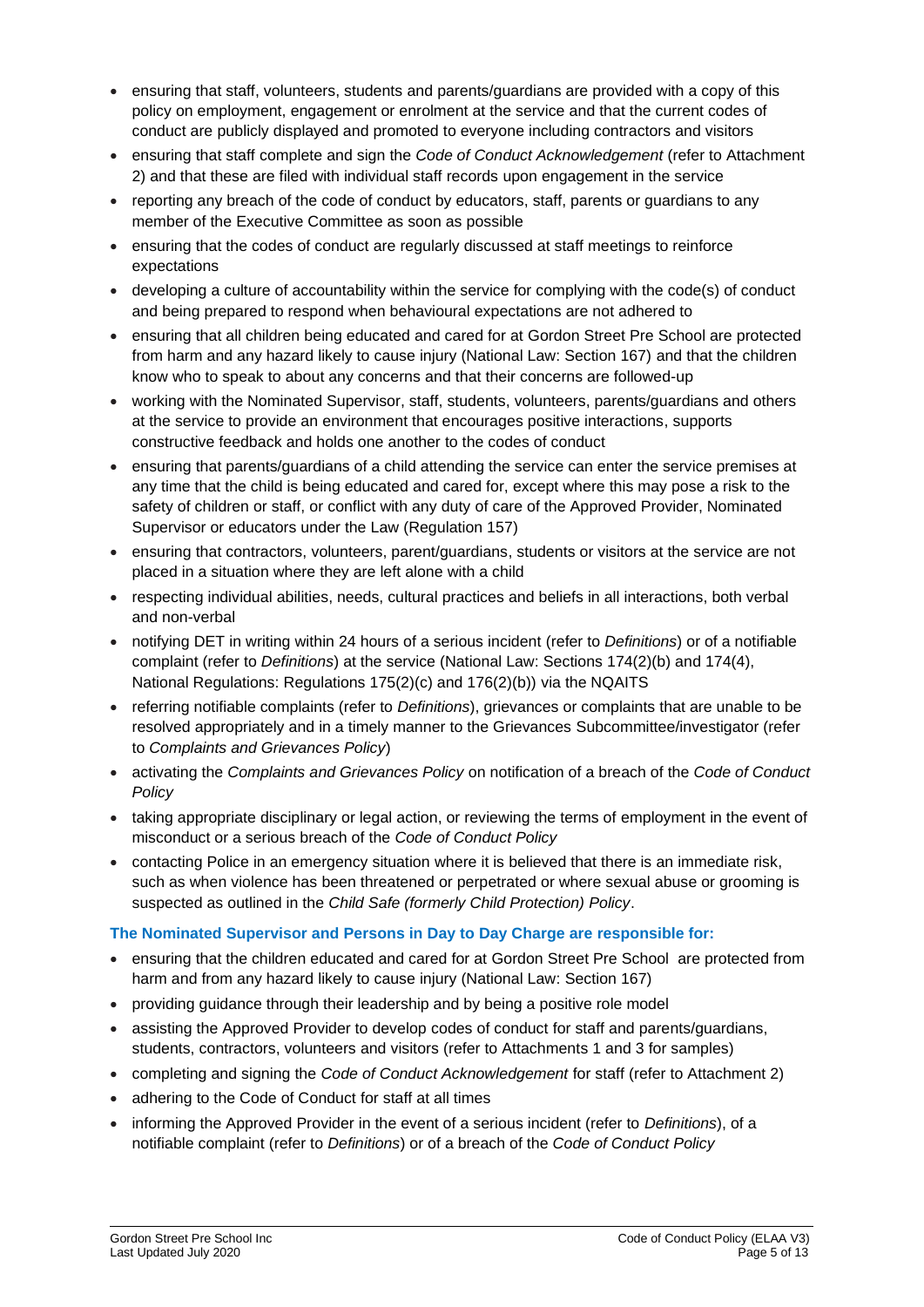- contacting Police in an emergency situation where it is believed that there is an immediate risk, such as when violence has been threatened or perpetrated, or where sexual abuse or grooming is suspected as outlined in the *Child Safe (formerly Child Protection) Policy*
- working with the Approved Provider, staff, students, volunteers, parents/guardians and others at the service to provide an environment that encourages positive interactions, supports constructive feedback and holds one another to the codes of conduct
- ensuring that parents/guardians, students and volunteers sign the code of conduct (refer to Attachment 4)
- ensuring that parents/guardians of a child attending the service can enter the service premises at any time that the child is being educated and cared for, except where this may pose a risk to the safety of children or staff, or conflict with any duty of care of the Approved Provider, Nominated Supervisor or educators under the Law (Regulation 157)
- developing practices and procedures to ensure that parent/guardians, students, contractors, volunteers or visitors at the service, are not placed in a situation where they are left alone with a child
- respecting individual abilities, needs, cultural practices and beliefs in all interactions, both verbal and non-verbal
- understanding and accepting that serious breaches of this code will be deemed misconduct and may lead to disciplinary or legal action, or a review of their employment.

#### **All staff are responsible for:**

- assisting the Approved Provider to develop a code of conduct for staff (refer to Attachment 1)
- completing and signing the *Code of Conduct Acknowledgement* (refer to Attachment 2)
- adhering to the code of conduct for staff (refer to Attachment 1) at all times
- reporting any breach of the code of conduct by educators, staff, parents or guardians to any member of the Executive Committee as soon as possible
- providing guidance to students, volunteers, parents/guardians, students and visitors through positive role modelling and, when appropriate, clear and respectful directions
- working with the Approved Provider, Nominated Supervisor, their colleagues, students, volunteers, parents/guardians and others at the service to provide an environment that encourages positive interactions, supports constructive feedback and holds one another to the codes of conduct
- ensuring that parents/guardians, students, contractors, volunteers and visitors at the service are not placed in a situation where they are left alone with a child
- informing the Approved Provider in the event of a serious incident (refer to *Definitions*), of a notifiable complaint (refer to *Definitions*) or of a breach of the *Code of Conduct Policy*
- contacting Police in an emergency situation where it is believed that there is an immediate risk, such as when violence has been threatened or perpetrated or where sexual abuse or grooming is suspected as outlined in the *Child Safe (formerly Child Protection) Policy*.
- respecting individual abilities, needs, cultural practices and beliefs in all interactions, both verbal and non-verbal
- understanding and accepting that serious breaches of this code will be deemed misconduct and may lead to disciplinary or legal action, or a review of their employment.

#### **Parents/guardians are responsible for:**

- reading the *Code of Conduct Policy*
- completing and signing the Code of Conduct for parents/guardians (refer to Attachments 3 and 4)
- reporting any breach of the code of conduct by educators, staff, parents or guardians to any member of the Executive Committee as soon as possible
- abiding by the Code of Conduct for parents/guardians
- complying with all policies of the service.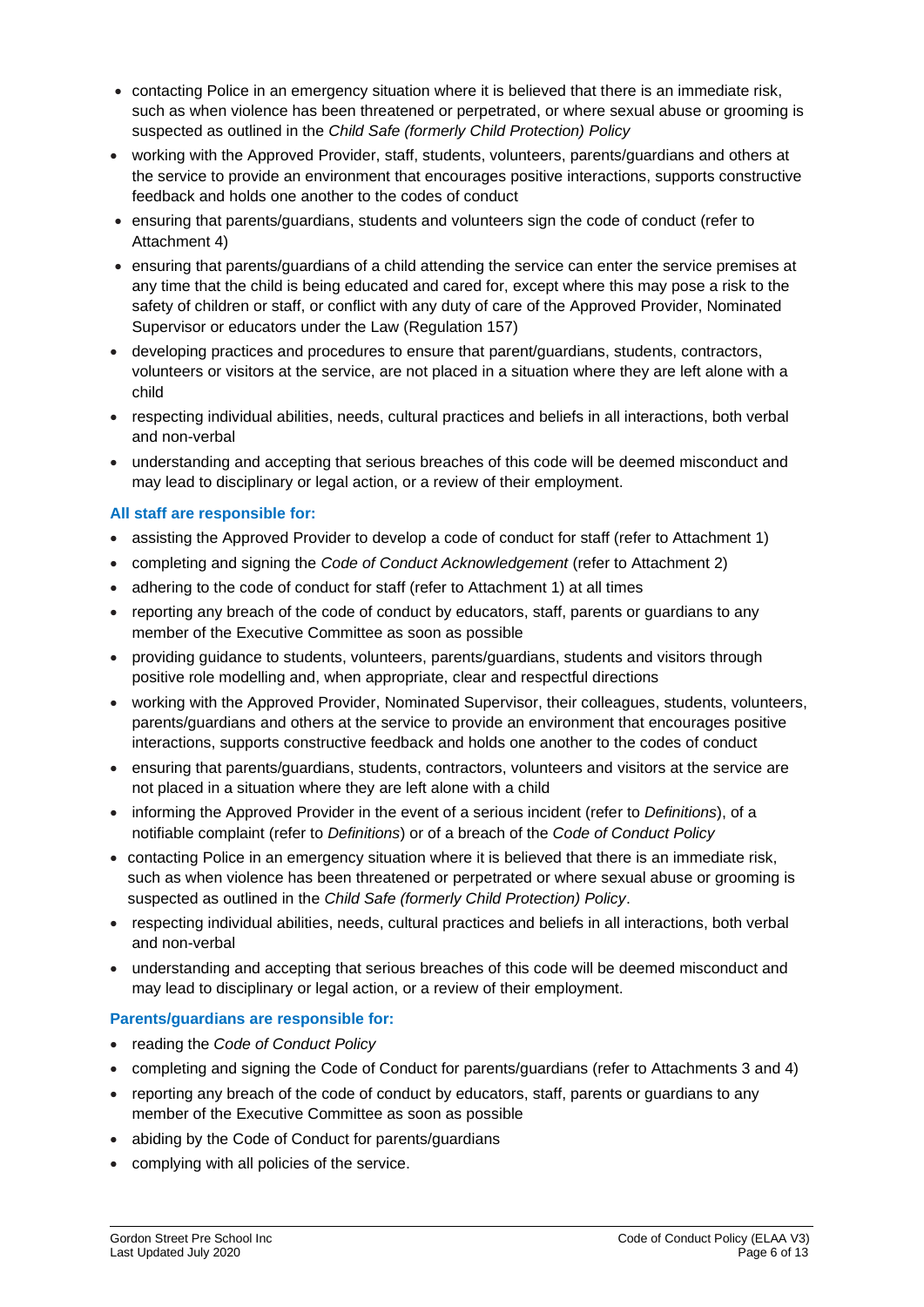**Students, contractors, volunteers and visitors while at the service, are responsible for following this policy and its procedures.**

### **EVALUATION**

In order to assess whether the values and purposes of the policy have been achieved, the Approved Provider will:

- regularly seek feedback from everyone affected by the policy regarding its effectiveness
- monitor the implementation, compliance, complaints and incidents in relation to this policy
- assess whether a satisfactory resolution has been achieved in relation to issues arising from this policy
- keep the policy up to date with current legislation, research, policy and best practice
- revise the policy and procedures as part of the service's policy review cycle, or as required
- notify parents/guardians at least 14 days before making any changes to this policy or its procedures.

## **ATTACHMENTS**

- Attachment 1: Sample Code of Conduct for Approved Provider, Nominated Supervisor and all staff
- Attachment 2: Code of Conduct Acknowledgement for staff
- Attachment 3: Sample Code of Conduct for parents/guardians, students, contractors and volunteers
- Attachment 4: Code of Conduct Acknowledgement for parents/guardians, students, contractors and volunteers

### **AUTHORISATION**

This policy was adopted by the Approved Provider of Gordon Street Pre School on **27 July 2020**

### **REVIEW DATE: 17 AUGUST 2022**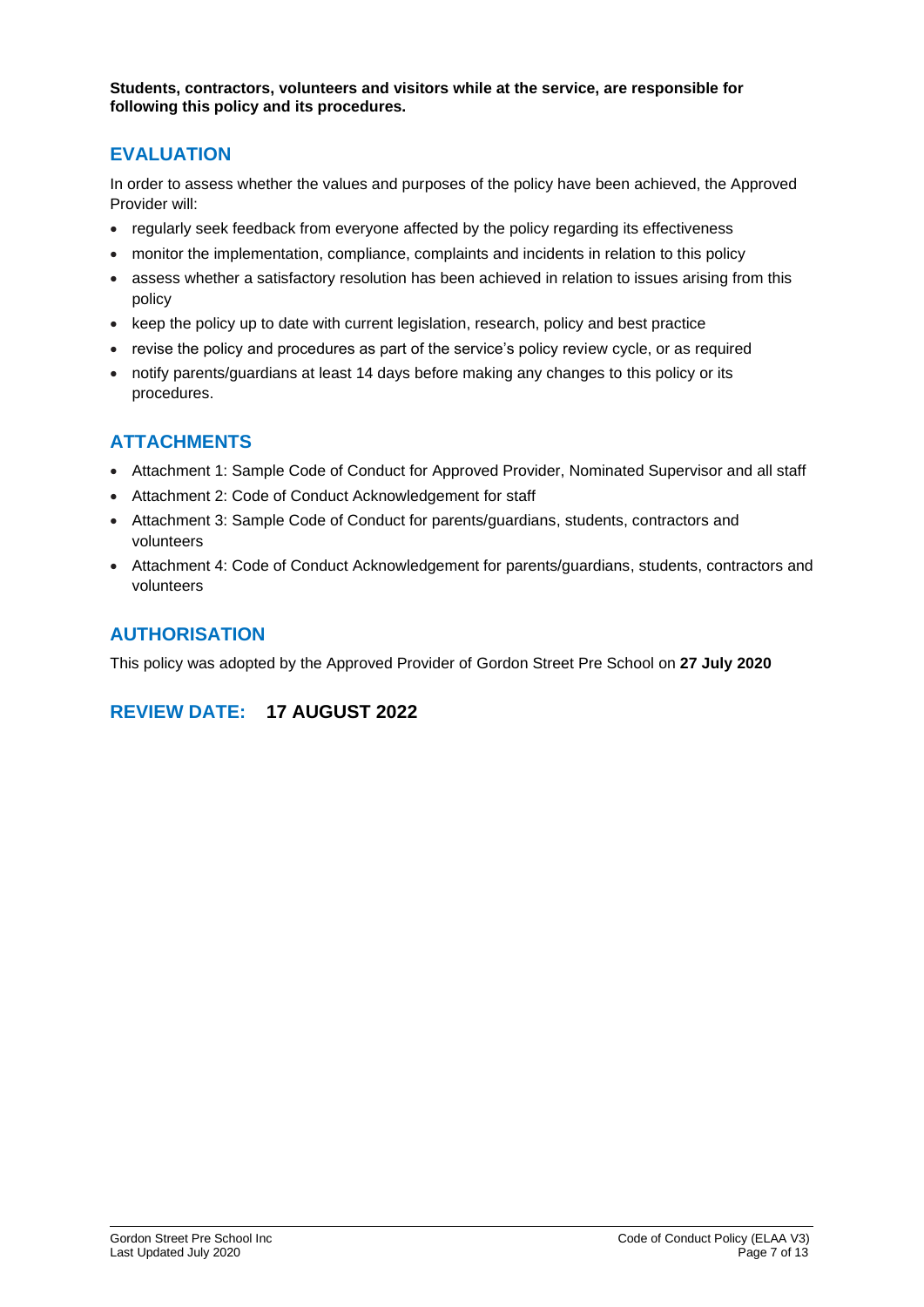### **ATTACHMENT 1**

**Code of conduct for the Approved Provider, Nominated Supervisor and all staff<sup>1</sup>**



The Approved Provider, Nominated Supervisor and all staff at Gordon Street Pre School are responsible for promoting the safety and wellbeing of children and their families by: welcoming all children and their families and being inclusive

- treating everyone with respect, including listening to and valuing their ideas and opinions
- contributing to a culture of child safety
- adhering to the *Child Safe (formerly Child Protection) Policy* and all other policies
- taking all reasonable steps to protect children from abuse
- respecting the privacy of children and their families, and only disclosing information to people who have a need to know as required under the *Privacy and Confidentiality Policy*
- reporting and acting on any breaches of this Code of Conduct, complaints or concerns.

#### **Professional responsibilities**

The Approved Provider, Nominated Supervisor and all staff demonstrate our commitment to our professional responsibilities by:

undertaking duties in a competent, timely and responsible way

- ensuring our knowledge and expertise is up to date and relevant to our roles
- being aware of the role of other professionals and agencies and working collaboratively and within the limits of our professional expertise
- understanding and complying with legal obligations in relation to:
	- − discrimination, harassment and vilification
	- − negligence
	- − grooming
	- − disclosure of child sexual abuse
	- − protection of a child from child sexual abuse
	- − mandatory reporting
	- − privacy and confidentiality
	- − occupational health and safety, including emergency evaluation procedures
	- − raising any complaints or grievances in accordance with the Complaints and Grievances Policy
	- − maintaining teacher registration and Working with Children checks as applicable.
- raising any complaints or grievances in accordance with the *Complaints and Grievances Policy.*

#### **Relationships with children**

The Approved Provider, Nominated Supervisor and all staff at Gordon Street Pre School demonstrate our commitment to high-quality education and care for children by:

- encouraging children to express themselves and their opinions
- allowing children to undertake experiences that develop self-reliance and self-esteem
- maintaining a safe environment for children
- being a positive role model at all times
- speaking to children in an encouraging and positive manner
- giving each child positive guidance and encouraging appropriate behaviour

<sup>1</sup> This attachment was informed by the Victorian Institute of Teaching's *The Victorian Teaching Profession Code of Conduct* and *A Guide for Creating A Child Safe Organisation*, available from the Commission for Children and Young People (refer to *Sources)*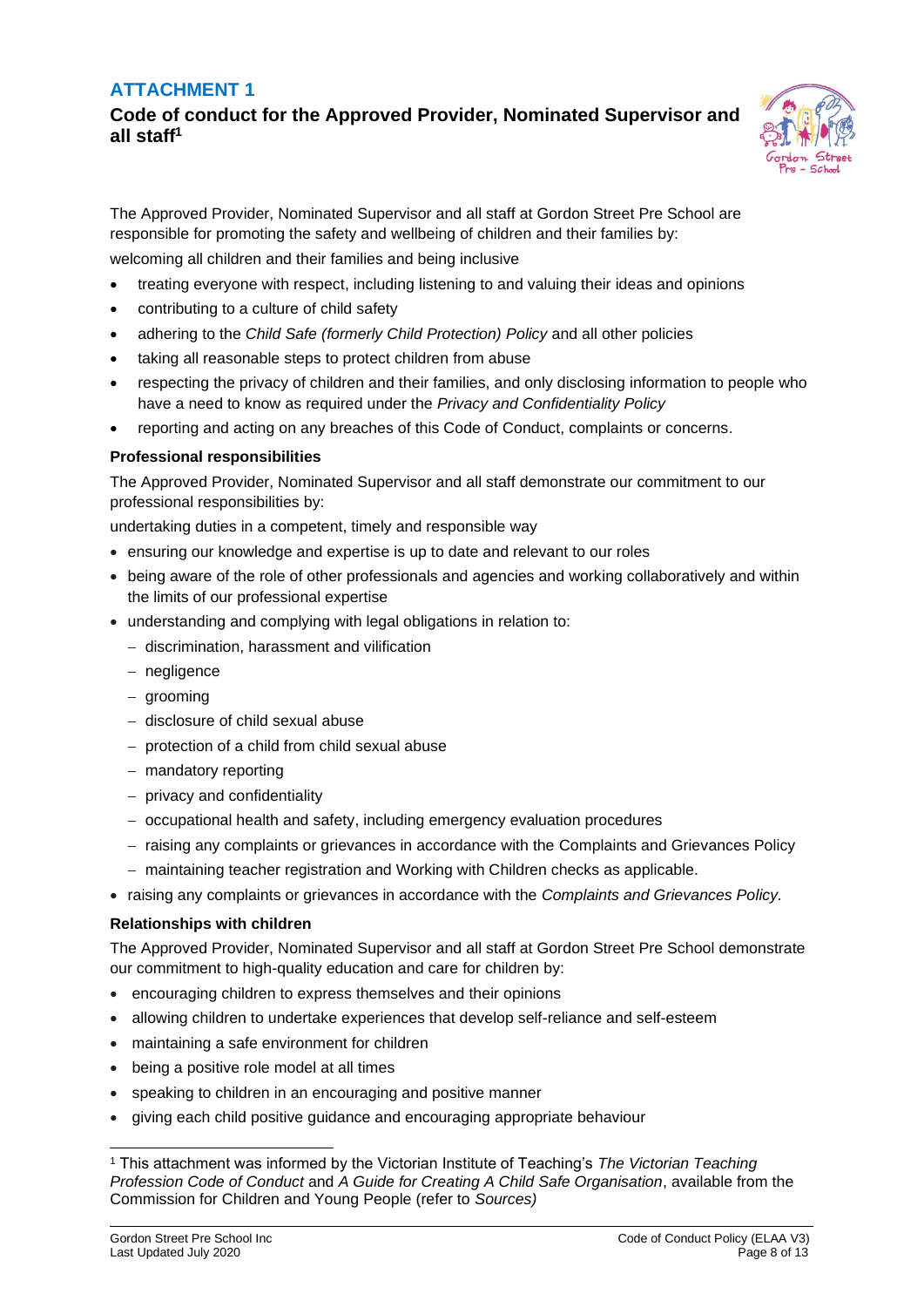- providing opportunities for children to interact and develop respectful and positive relationships with each other, and with other staff members and volunteers at the service
- regarding all children equally, and with respect and dignity
- having regard to their cultural values and supporting them to express their culture
- respecting individual difference including age, physical and intellectual development, and catering for the abilities of each child at the service
- working with children in an open and transparent way by informing other staff about the work being done with children
- encouraging and assisting children to undertake activities of a personal nature for themselves e.g. toileting and changing clothes
- informing children if physical contact is required for any purpose, asking them if they are comfortable with this interaction and complying with the *Interactions with Children policy*.

#### **Relationships with parents/guardians and families**

In our relationships with parents/guardians and families, the Approved Provider, Nominated Supervisor and all staff demonstrate our commitment to collaboration by:

- working collaboratively with parents/guardians and families
- considering the perspective of parents/guardians and families when making decisions that impact on the education and care of their child
- communicating with parents/guardians and families in a timely and sensitive manner
- responding to concerns expressed by parents/guardians and families in a timely and appropriate manner.

#### **Relationships with employer and between colleagues**

In relationships with the Approved Provider, Nominated Supervisor and between colleagues, staff demonstrate collegiality by:

- encouraging others to act in accordance with this Code of Conduct and taking action when they observe behaviours which are outside of the Code of Conduct
- developing relationships based on mutual respect, equity and fairness
- working in partnership in a courteous, respectful and encouraging manner
- valuing the input of others
- sharing expertise and knowledge in appropriate forums, and in a considered manner
- respecting the rights of others as individuals
- giving encouraging and constructive feedback, and respecting the value of different professional approaches
- being prepared to have difficult conversations and use constructive processes to address differences of opinion.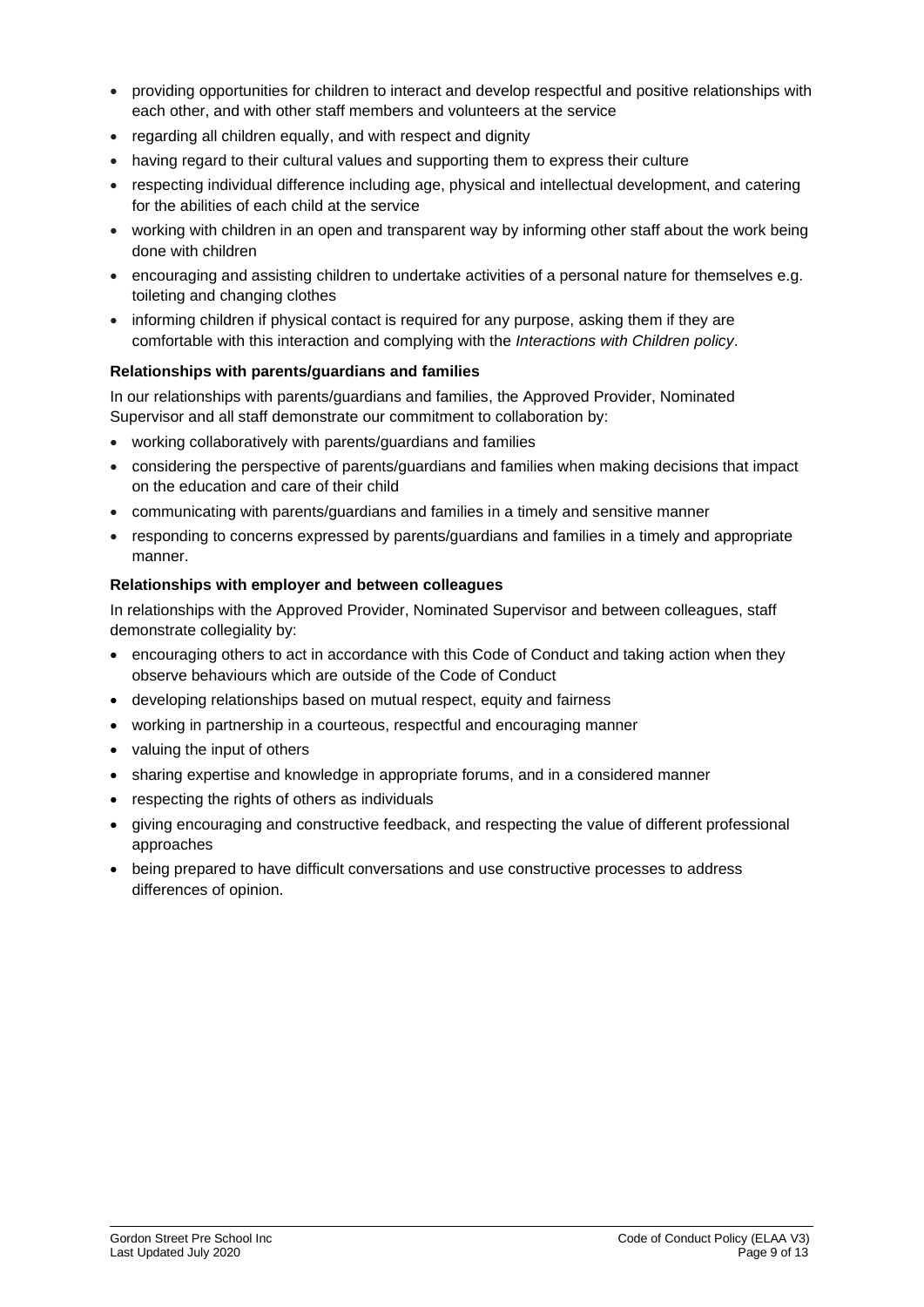### **ATTACHMENT 2 Code of Conduct Policy Acknowledgement for staff**



I hereby acknowledge that on [Date], I received a copy of the *Code of Conduct Policy* for Gordon Street Pre School.

I have read the policy and I understand its contents.

I commit to abiding by the Code of Conduct and fulfilling my responsibilities as outlined in this policy whilst working at Gordon Street Pre School.

I understand that the Approved Provider will address any breach of this policy, and that any *serious* breach could lead to disciplinary or legal action.

| Signature | Name (please print) | Date |
|-----------|---------------------|------|
|           |                     |      |
|           |                     |      |

Witness signature **Name** (please print) Date

Thank you for your contribution to making Gordon Street Pre School an open, safe, welcoming and friendly environment.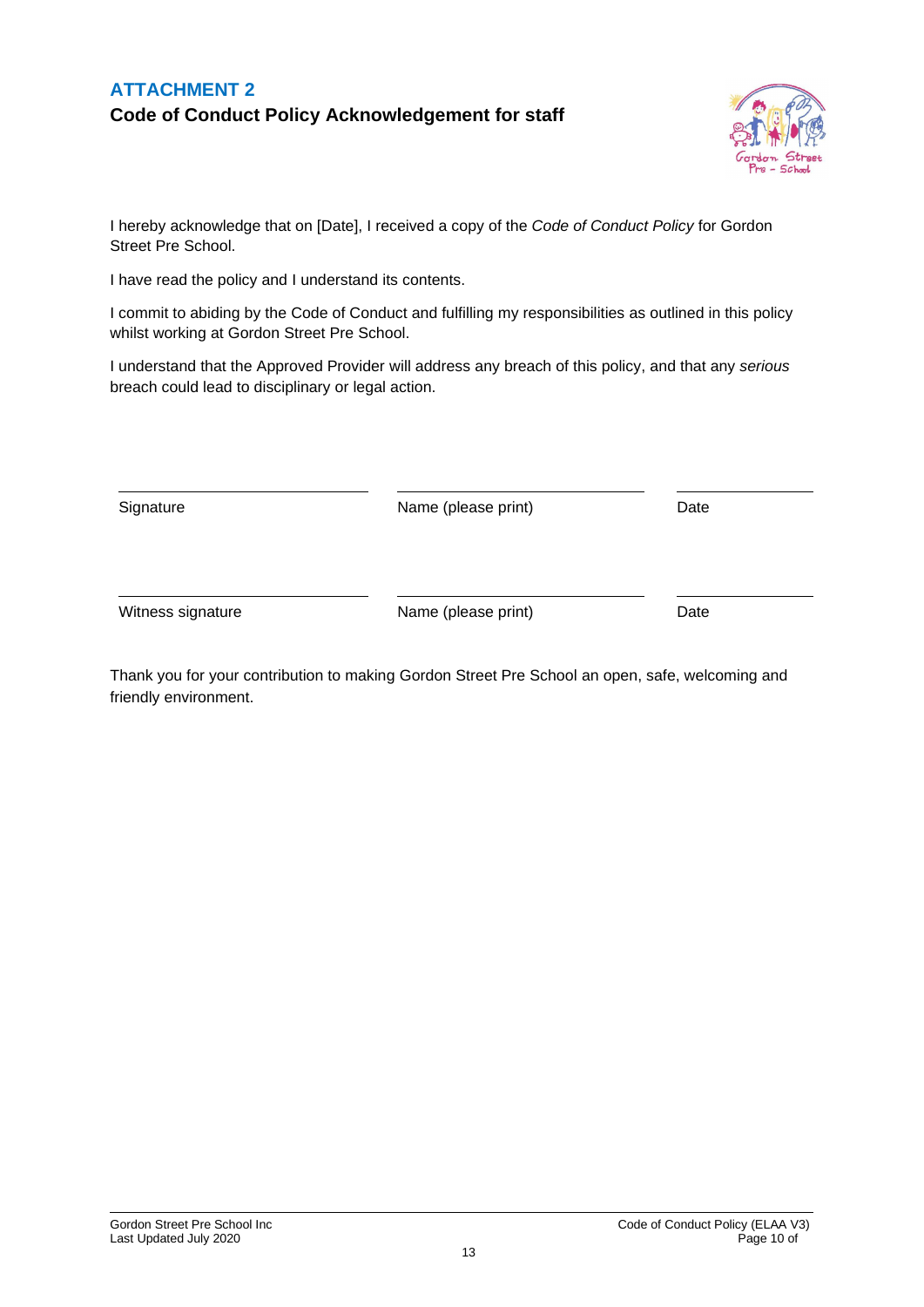### **ATTACHMENT 3**

**Code of conduct for parents/guardians, students, volunteers, contractors and visitors**



I commit to contributing to creating an environment at Gordon Street Pre School that:

- respects the rights of the child and values diversity
- acknowledges the vulnerability of Aboriginal children, children from a culturally and linguistically diverse background and children with a disability and has zero tolerance of discrimination
- maintains a duty of care (refer to *Definitions*) towards all children at the service
- is committed to the safety and wellbeing of each child at the service
- is committed to the safety and wellbeing of all staff at the service
- provides a safe and secure environment for all at the service
- provides an open, welcoming environment in which everyone's contribution is valued and respected
- is committed to communicating openly and honestly
- is committed to continually learning how to be inclusive and respectful of cultural needs
- encourages parents/guardians, volunteers, students and community members to support and participate in the program and activities of the service.

#### **Relationships with children**

In our relationships with children, I commit to:

- being a positive role model at all times
- encouraging children to express themselves and their opinions
- allowing children to undertake experiences that develop self-reliance and self-esteem
- maintaining a safe environment for children
- speaking to children in an encouraging and positive manner
- giving each child positive guidance and encouraging appropriate behaviour
- regarding all children equally, and with respect and dignity
- having regard to each child's cultural values
- respecting individual difference including age, physical and intellectual development, and catering for the abilities of each child at the service.

#### **Relationships with the Approved Provider, Nominated Supervisor, staff and others**

In my relationships with the Approved Provider, Nominated Supervisor, staff, other parents/guardians, volunteers and visitors I commit to:

- reading and abiding by the *Code of Conduct Policy*
- developing relationships based on mutual respect
- working in partnership in a courteous, respectful and encouraging manner
- valuing the input of others
- sharing our expertise and knowledge in a considered manner
- respecting the rights of others as individuals
- giving encouraging and constructive feedback, and respecting the value of different professional approaches
- respecting the privacy of children and their families and only disclosing information to people who have a need to know as required under the Privacy and Confidentiality policy
- following the directions of staff at all times
- treating the kindergarten environment with respect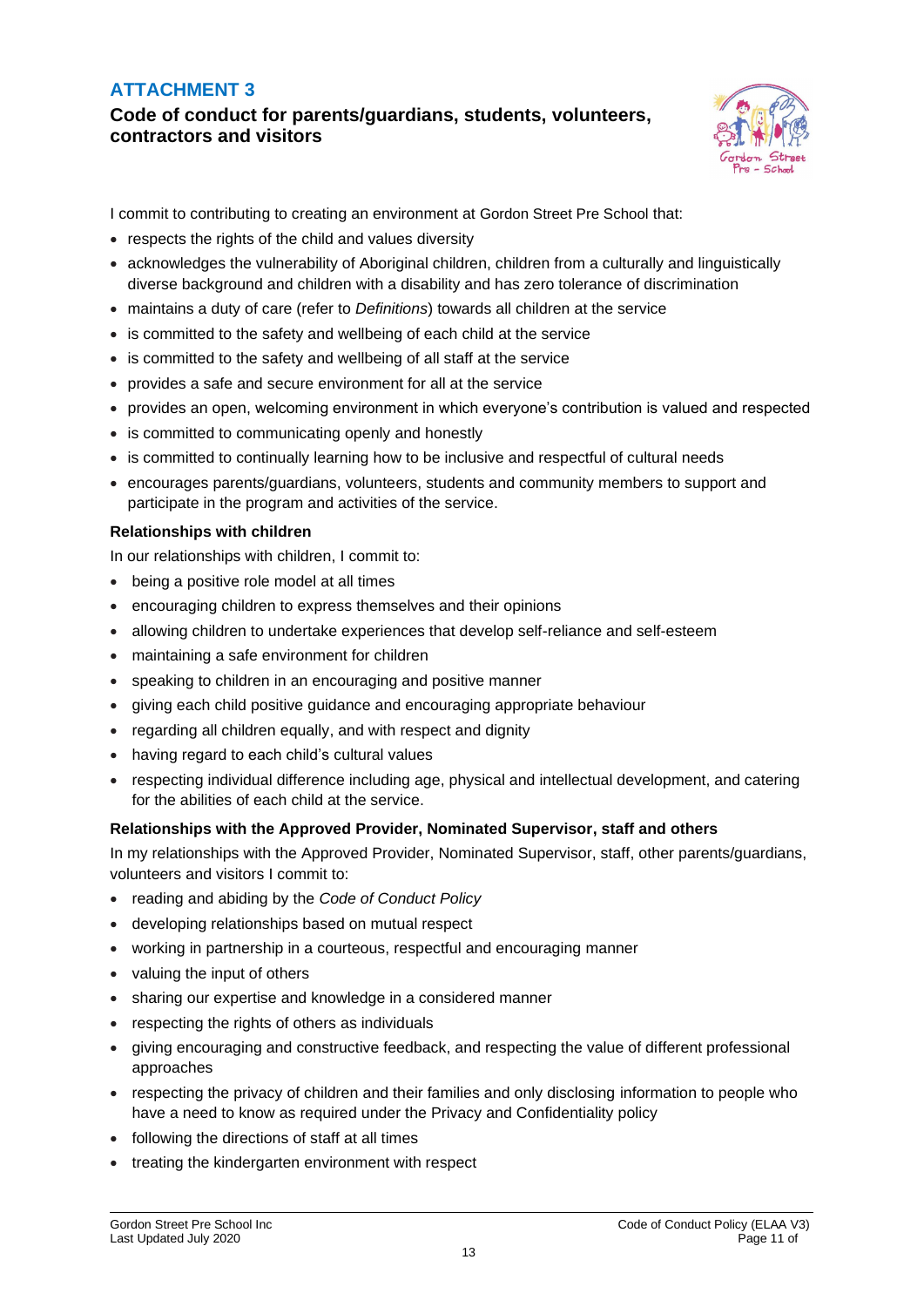- raising any concerns, including concerns about safety, as soon as possible with staff to ensure that they can be resolved efficiently
- raising any complaints or grievances in accordance with the *Complaints and Grievances Policy.*